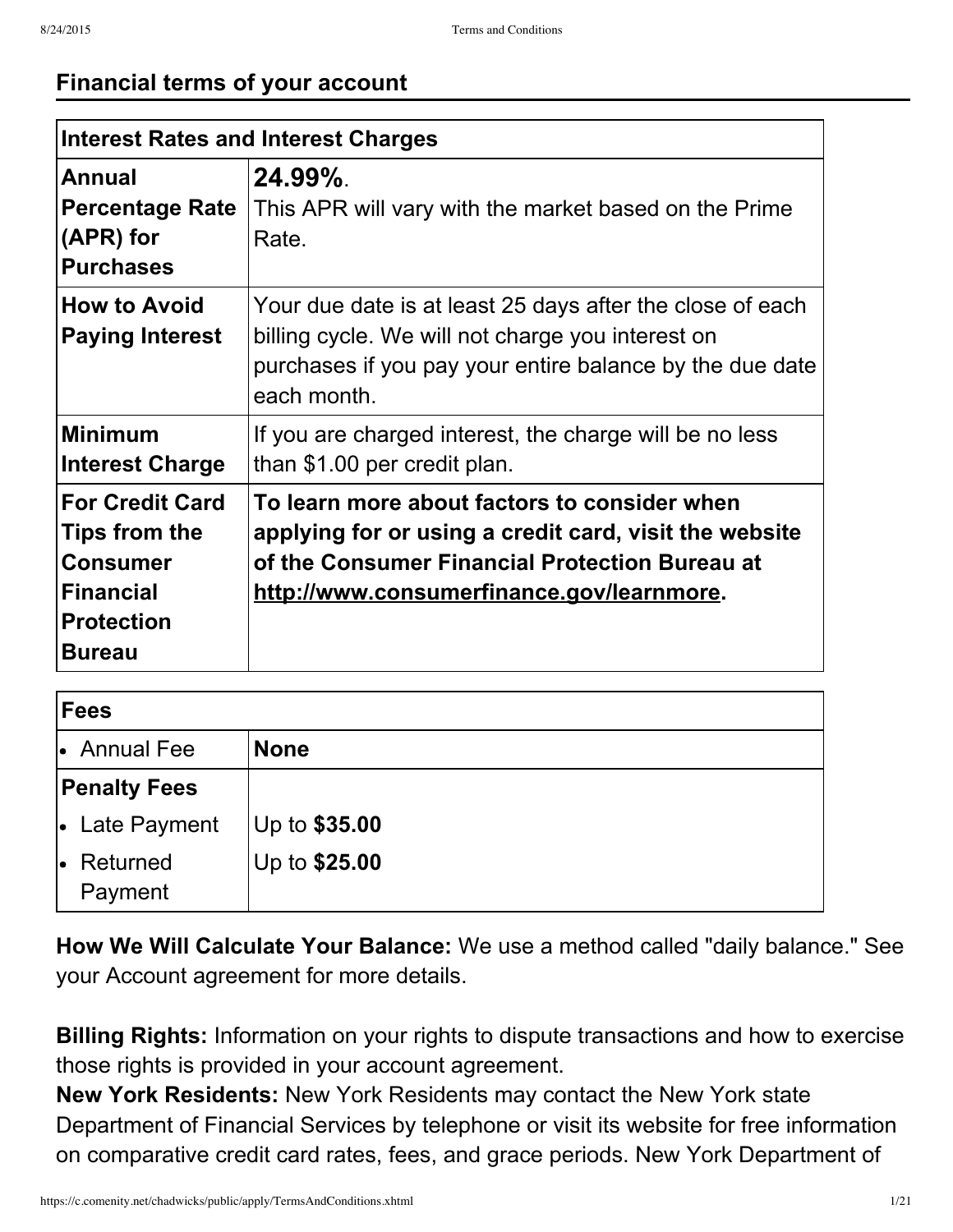Financial Services 1 (800) 518-8866 or www.dfs.ny.gov.

**Rate Information:** The following chart provides details on your rate as of 08/24/2015. We divide the APR by 365 to determine the daily periodic rate.

|                              | Add to Index | ∥APR                     | Daily Periodic<br>llRate |
|------------------------------|--------------|--------------------------|--------------------------|
| <b>I</b> Purchase APR 21.74% |              | $^{\prime\prime}$ 24.99% | $\parallel$ 0.06846%     |

We'll charge you a minimum interest charge of \$1.00 per credit plan for any billing period in which interest is due. For additional information, see Rates in Section D. **Minimum Payment:**

The amount you must pay each billing period ("Total Minimum Payment") is the total of minimum payments for Regular Revolving and promotional Credit Plan purchases plus any Past Due amounts. The Total Minimum Payment won't be less than \$20.00. If your Account balance is less than \$20.00, you must pay the amount indicated on your billing statement ("Statement") in full. The minimum payment due for each Regular Revolving Credit Plan will be the greater of:

(a) \$5.00; or

(b) 5% of the New Balance shown on your Statement for that Credit Plan (rounded down to the nearest \$5.00).

See Minimum Payment in Section C below for promotional credit plan minimum payment calculations.

The APR information described below is accurate as of 08/24/2015. Due to a change in the index, this information may have changed. To find out more, call us at 1-800-395-3780 (TDD/TTY: 1-800-695-1788), or write us at Comenity Bank, PO Box 182273, Columbus, OH 43218-2273 or visit our website at comenity.net/chadwicks.

# **IMPORTANT INFORMATION ABOUT OPENING AN ACCOUNT**

To help the government fight the funding of terrorism and money laundering activities, Federal law requires all financial institutions to obtain, verify and record information that identifies each person who opens an account. What this means for you: When you open an account, we will ask for your name, address, date of birth or other information that will allow us to identify you. We may also ask to see your driver's license or other identifying documents.

**CA Residents:** If you are married, you may apply for a separate account. **NY, RI and VT Residents:** We may order credit reports in connection with processing applications and any update, renewal or extension of credit. Upon request, we will tell you the name and address of any consumer-reporting agency that furnished a report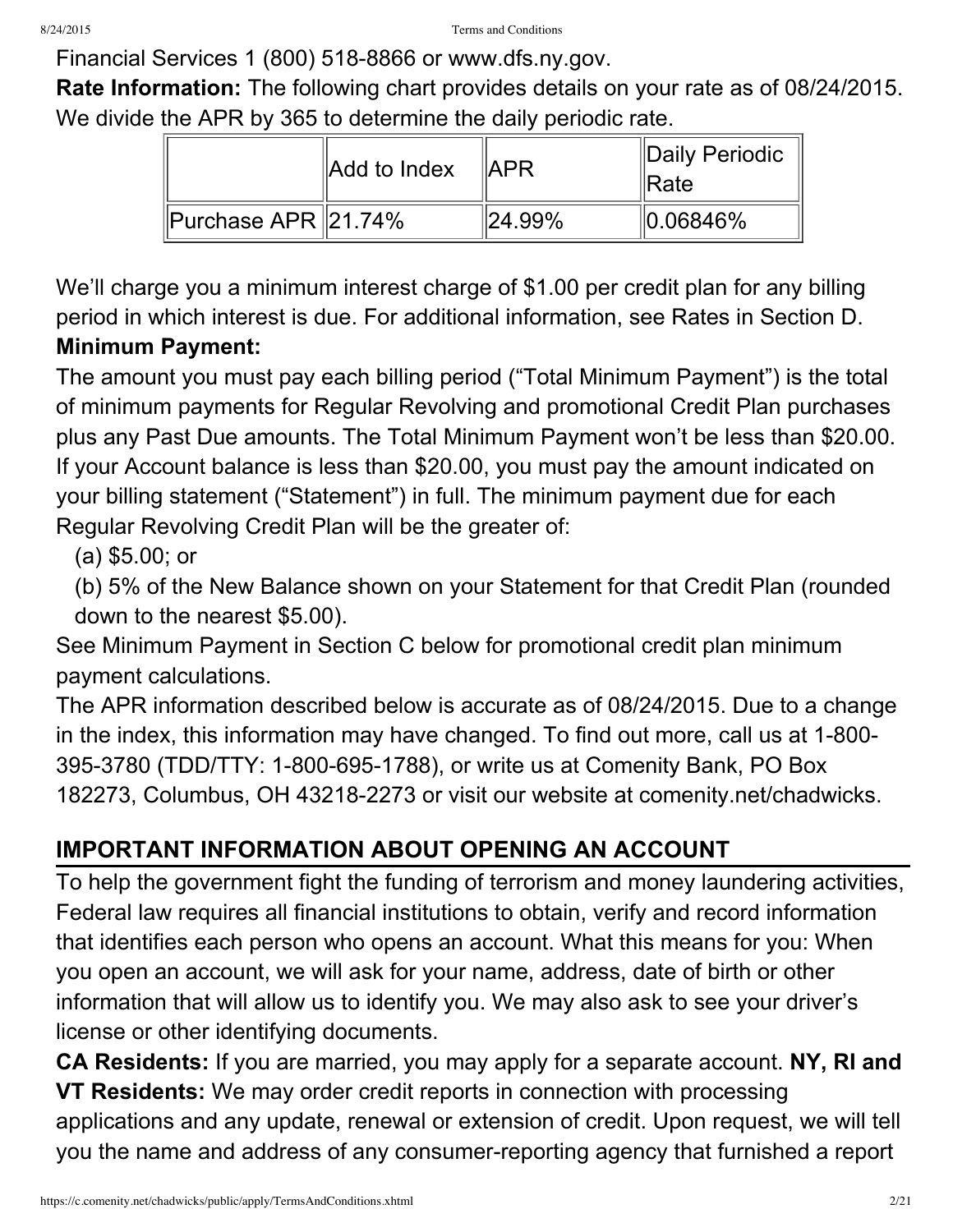#### 8/24/2015 Terms and Conditions

on you. You consent to the obtaining of such reports by signing or otherwise submitting an application or solicitation. **OH Residents:** The Ohio laws against discrimination require that all creditors make credit equally available to all creditworthy customers, and that credit reporting agencies maintain separate credit histories on each individual upon request. The Ohio Civil Rights Commission administers compliance with this law. **WI Residents:** No provision of a marital property agreement, unilateral statement under Section 766.59 or court decree under Section 766.70 adversely affects the interest of Comenity Bank unless the Bank, prior to the time credit is granted, is furnished a copy of the agreement, statement or decree or has actual knowledge of the adverse provision when the obligation to the Bank is incurred.

### **If you have been preapproved, see below for details of your offer.**

*You can choose to stop receiving "prescreened" offers of credit from this and other companies by calling tollfree 18885678688. See PRESCREEN & <u>OPT-OUT NOTICE</u> below for more information about prescreened offers.* 

**PRESCREEN & OPT-OUT NOTICE:** This "prescreened" offer of credit is *based on information in your credit report indicating that you meet certain criteria. This offer is not guaranteed if you do not meet our criteria. If you do not want to receive prescreened offers of credit from this and other companies, call the consumer reporting agencies <i>toll-free, 1-888-567-8688; or write: Experian, PO Box 919, Allen, TX 75013; TransUnion, PO Box 505, Woodlyn, PA 19094; Equifax, PO Box 740123, Atlanta, GA 30374.*

I am applying to Comenity Bank for, and hereby request, a Chadwicks Credit Card account for personal, family or household use. I hereby authorize Comenity Bank to investigate my credit record. The information that I have supplied is true and correct. I acknowledge that I am a permanent resident of the United States. I agree that a credit report may be obtained for any lawful purpose, including in connection with the processing of an application, or subsequently with the update, renewal or extension of credit. Upon my request, I will be informed of whether or not a consumer credit report was ordered, and if it was, I will be given the name and address of the consumerreporting agency that furnished the report. I agree to be bound by the terms of the Credit Card Account Agreement. I acknowledge that I will receive a Credit Card Account Agreement upon approval. I also acknowledge that there is no agreement between Comenity Bank and me until Comenity Bank approves my credit application and accepts the Credit Card Account Agreement at its office in Delaware and that the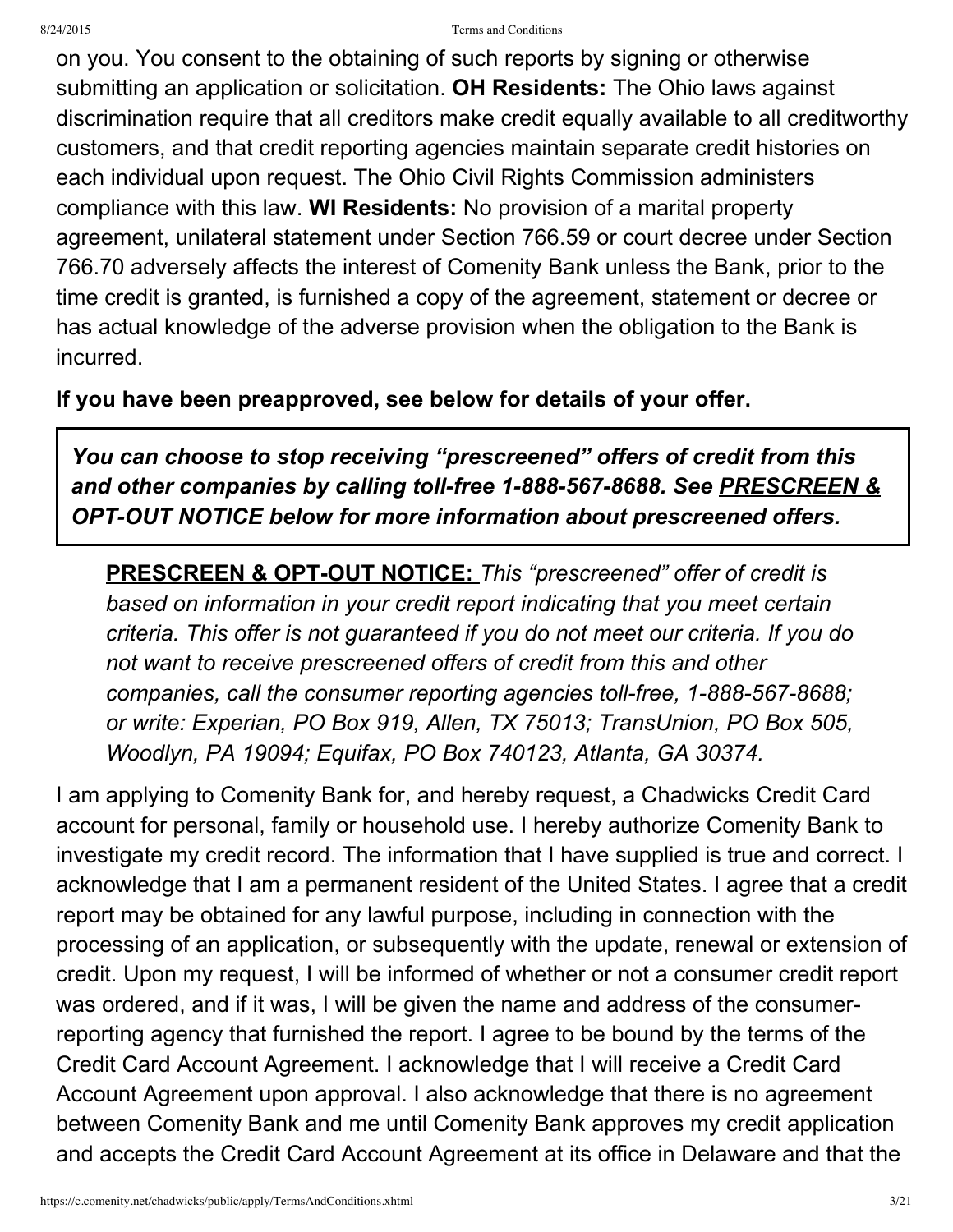Credit Card Account Agreement is deemed to be made in Delaware. Cards are issued and credit is extended by Comenity Bank, Wilmington, Delaware.

### **PLEASE NOTE:**

## **BY SUBMITTING THIS CREDIT APPLICATION, YOU ARE AGREEING TO THE FOLLOWING WITH RESPECT TO CERTAIN CONSUMER INFORMATION ABOUT YOU.**

You hereby authorize Comenity Bank ("us" or "we") to furnish our decision to issue an account to you to Chadwicks. You hereby authorize us to furnish, if your application is approved, information concerning your account to credit bureaus, other creditors and Chadwicks.

Check your information before submitting. We cannot process any submission without a complete and accurate name, address, date of birth and social security number. By submitting this Application you are acknowledging having read and understood the Important Rate, Fee and Other Cost Information and, if approved, agreeing to be bound by them.

### **Your Chadwicks Credit Card account agreement**

This Agreement covers the Terms and Conditions of your account with us. In this document, you will find important information about using and managing your account, including a Privacy Statement and information concerning your billing rights. Your use of the account, or failure to close the account within the 30 days of receiving this document, indicates your acceptance of the terms of this agreement, including the assessment of any interest charges and fees.

**Section I of this Agreement also includes a Jury Trial Waiver and an Arbitration Provision in the event of a dispute.**

- **You have a right to reject this Arbitration Provision.**
- **If you do not reject this Arbitration Provision, it will be part of this Agreement and will:**
	- **Eliminate your right to a trial by jury; and**
	- **Substantially affect your rights, including your right to bring, join in or participate in class proceedings.**

Please read each section carefully and keep this document for your records.

### **In the following sections, you will find information on:**

**Financial terms of your account:** An at-a-glance summary of the fees and charges associated with your account

- A. **Getting started**: the basics of your account
- B. **Keeping your account in good standing**: avoiding default, and what to do if your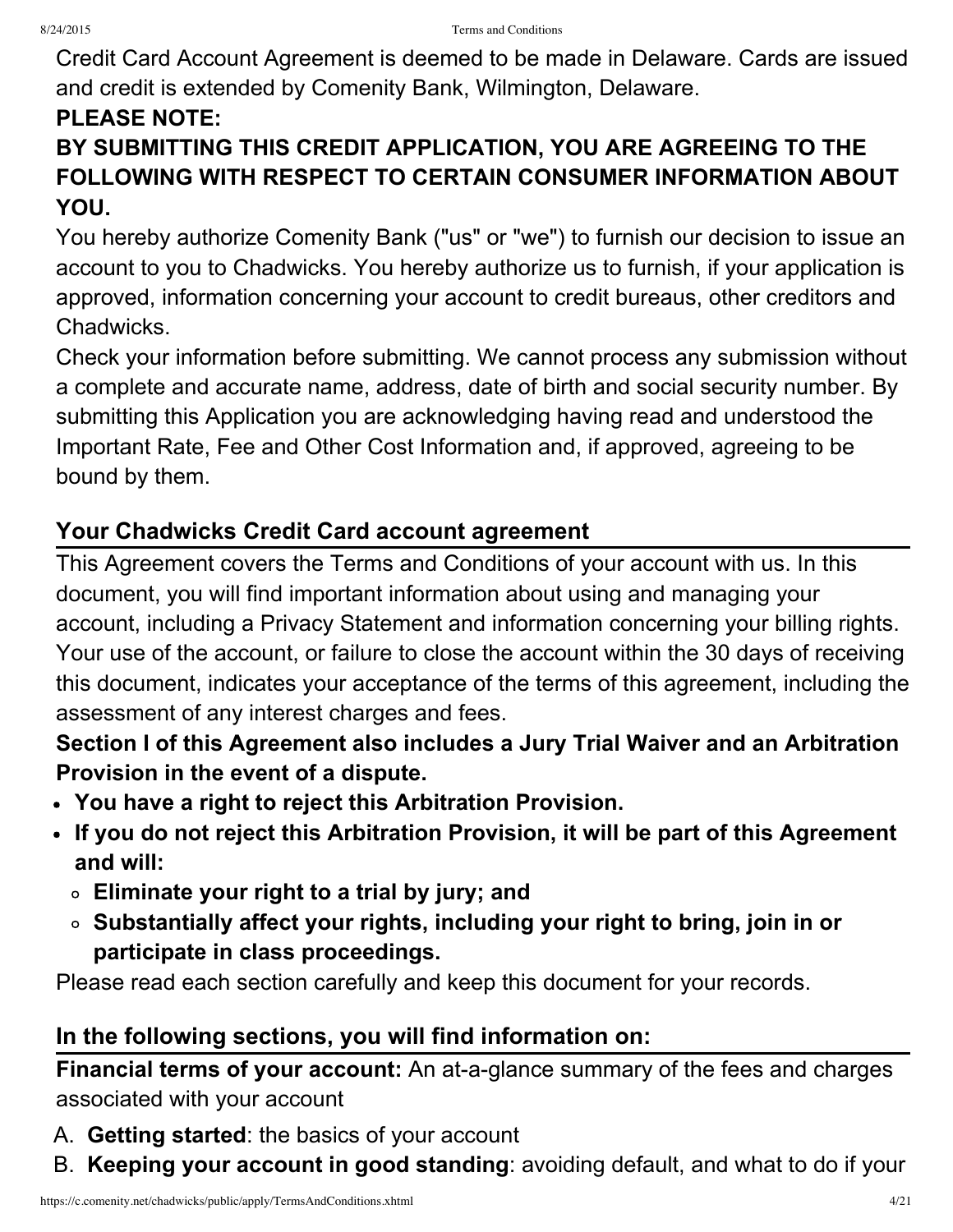card is lost or stolen, as applicable

- C. **Learning more about your account**: credit plans, and credit limits, and how payments are calculated and applied
- D. **Interest, fees and charges**: when and how fees and costs are applied to your account
- E. **Other important information**: legal rights, costs, and how we'll handle changes to your account
- F. **Disputes and reporting to consumer reporting agencies**: data we provide, and receive from, consumer reporting agencies, and what to do if you think there is an error on your periodic statement
- G. **Optional products**: how to protect your account from fraud or theft, and information on services that can help pay your debt in case of emergencies
- H. **Communicating with us**: what happens when you contact us
- I. **Arbitration and jury trial waiver**: how we'll resolve disagreements, including a jury trial waiver and Arbitration provision

**Privacy statement:** how we collect, use, share, and protect your personal information; and the privacy choices you can make

## **A. Getting Started**

### **Definitions**

In this Agreement, "We," "Us" and "Our" mean Comenity Bank. "You" and "Your" mean each person who submits an application or solicitation for an Account with us. "Account" means your credit card account with us. "Card" means each credit card we issue for your Account, as applicable. "Credit Plan" means one or more payment program options Chadwicks may ask us to offer from time to time.

#### **Upholding your Agreement**

- You agree to the terms of this Agreement, and promise to do everything required of you. If you sign or submit an application or solicitation to obtain credit from us, you'll be legally bound by this Agreement. You're also legally bound if you sign a charge slip, or permit someone else to use the credit provided.
- You agree that the credit extended under your Account will be used only for personal, family or household purposes and not for business or commercial purpose.
- If the Account is a joint Account, you and the joint Account holder will be bound by this Agreement. Each of you will be jointly and individually responsible for repaying all amounts due. If more than one person is responsible for this Account, we will only provide billing statements and communications to one of you.
- Any authorized user of your Account will be bound by the terms of this Agreement.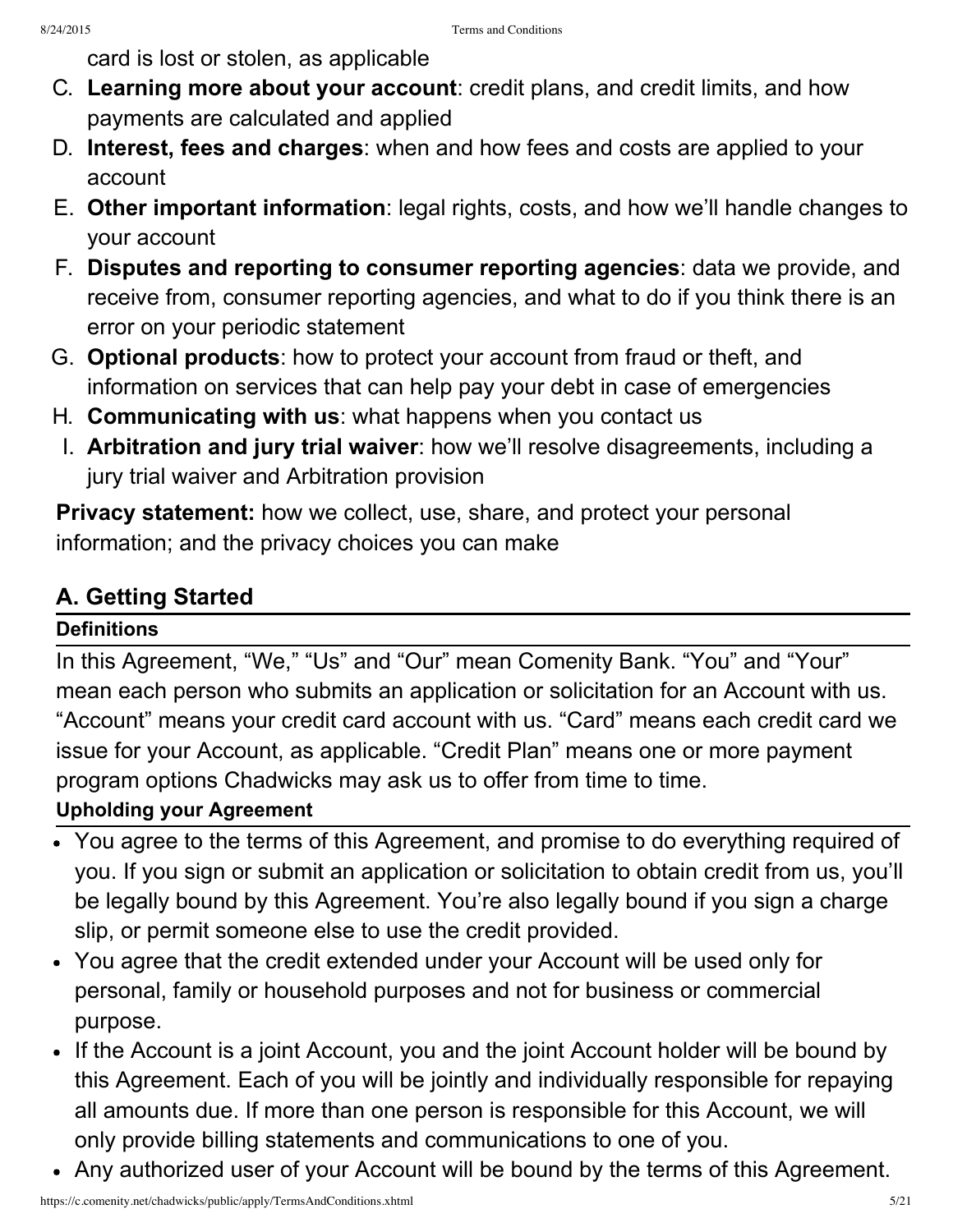One additional Card may be issued with the individual name of an authorized user embossed on the Card. If you want to revoke the use of your Account by an authorized user, either write us at the address, or call us at the phone number, shown on your Statement.

You agree to pay for all transactions made on your Account by an authorized user, whether or not such transactions were authorized by you or made for your benefit.

#### **Card signature (as applicable)**

For your own protection, please sign your Card before using it. Keep in mind that your signature on the Card isn't a prerequisite to your obligation to pay amounts incurred on your Account.

#### **Using your Account**

- Your Account may be used to make purchases from Chadwicks and other retailers we may determine occasionally by notifying you via electronic mail, statement message, website posting, or other method.
- We reserve the right to not honor transactions related to, including, but not limited to, gambling, ATM usage at casinos, and illegal activities.

#### **Making payments**

- Pay your Account by sending a check, money order, or cashier's check payable in U.S. dollars, to the name and address shown on your Statement specified for payments. Please don't send cash.
- Be sure to include your payment stub, do not staple your payment to the stub, use the envelope provided with your Statement and don't send any correspondence with your payment.
- If your payment doesn't meet these requirements, it may not be credited to your Account for up to five days, or may be rejected.
- All written communications concerning disputed amounts, including any check or other payment instrument marked with "payment in full" or similar language, must be sent to 6550 North Loop 1604 East, Suite 101, San Antonio, Texas 78247-5004.
	- We may accept a payment sent to any other address without losing any of our rights.
	- No payment shall operate as an accord and satisfaction without our prior written approval.

### **B. Keeping your account in good standing**

#### **Avoiding default**

### **You'll be in default under this Agreement if you:**

- Fail to make any payment when due
- Violate any provision of this Agreement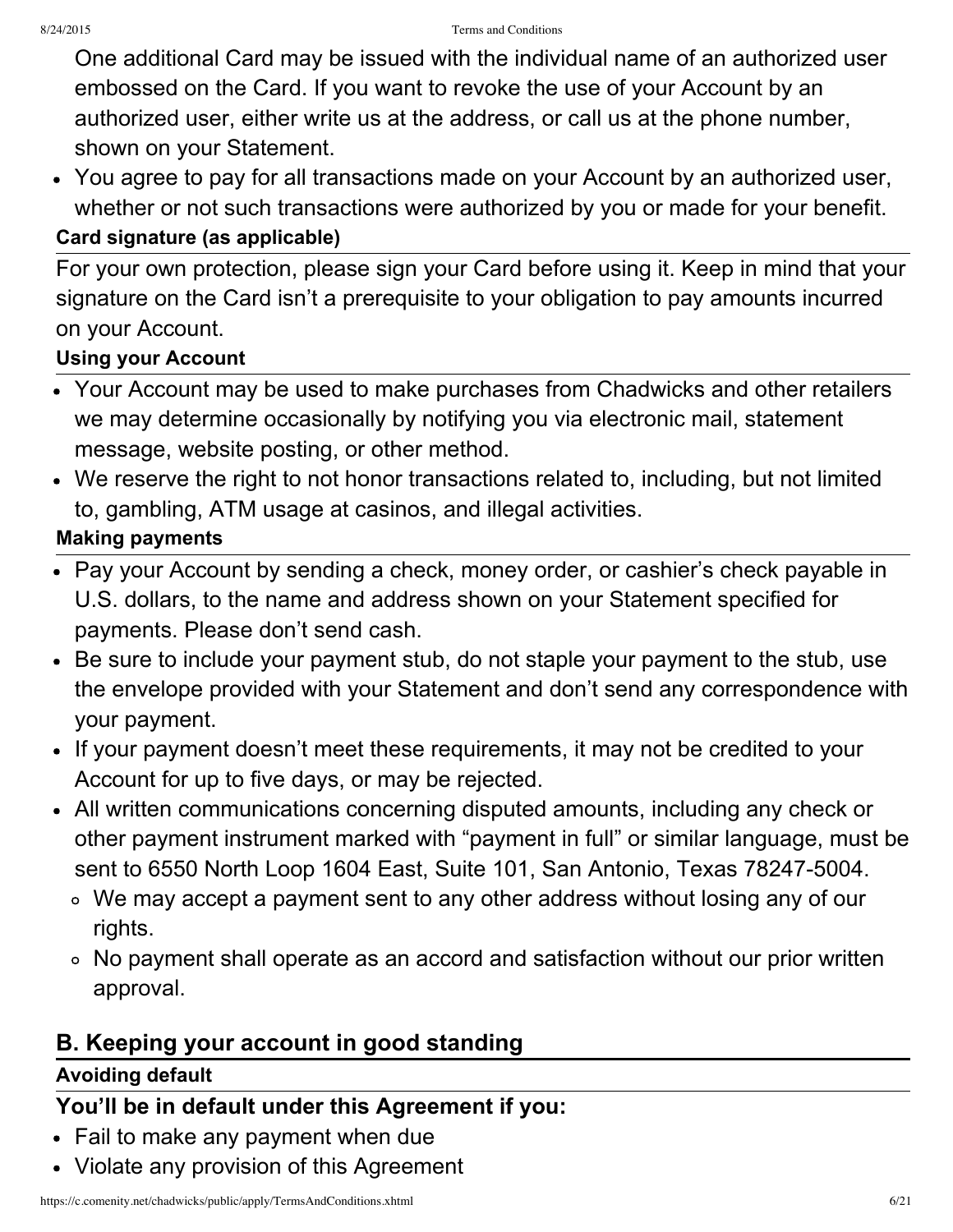- Pass away
- Become the subject of bankruptcy or insolvency proceedings
- Supply us with misleading, false, incomplete or incorrect information
- Are unable or unwilling to perform the terms or conditions of this Agreement
- Fail to supply us with any information we deem necessary
- Default under any other loan or agreement you have with us or any of our affiliates
- Become incompetent
- Exceed your Credit Limit
- Issue a payment returned unpaid by your bank for any reason

If we consider your Account in default, we may suspend your ability to make charges, close your Account, require you to pay the full amount you owe immediately or take any other action permitted by law. If applicable law requires us to do so, we'll tell you in advance and/or give you the opportunity to remedy your default.

### **Reporting a lost or stolen card (as applicable)**

If you notice the loss or theft of your credit card or a possible unauthorized use of your card, you should write to us immediately at PO Box 182273, Columbus, OH 43218 2273 or call us at 1-800-395-3780 (TDD/TTY: 1-800-695-1788). You will not be liable for any unauthorized use that occurs after you notify us. You may, however, be liable for unauthorized use that occurs before your notice to us. In any case, your liability will not exceed \$50.

### **C. Learning more about your account**

### **Credit Plans**

- Your Account may consist of a non-promotional ("Regular Revolving") Credit Plan and one or more promotional Credit Plans. Credit Plans offered and their particular features (including but not limited to minimum purchase requirements and minimum payment) may vary occasionally at our discretion and include one or more Regular Revolving or promotional Credit Plans.
- We may offer different promotional Credit Plans from time to time.
- If a promotional Credit Plan is offered at the time you open your Account, this Agreement will include information about the terms for the Plan, by use of an insert, attachment, or other written information provided as part of this Agreement.
- Normal late fees, returned payment fees and all other provisions apply to any promotional Credit Plan, unless inconsistent with a particular Credit Plan offering.
- If the promotional Credit Plan purchase isn't paid in full before the promotional period ends, the balance will be transferred to your Regular Revolving balance.
- Promotional Credit Plans may include:
	- Waive Interest, Payment Required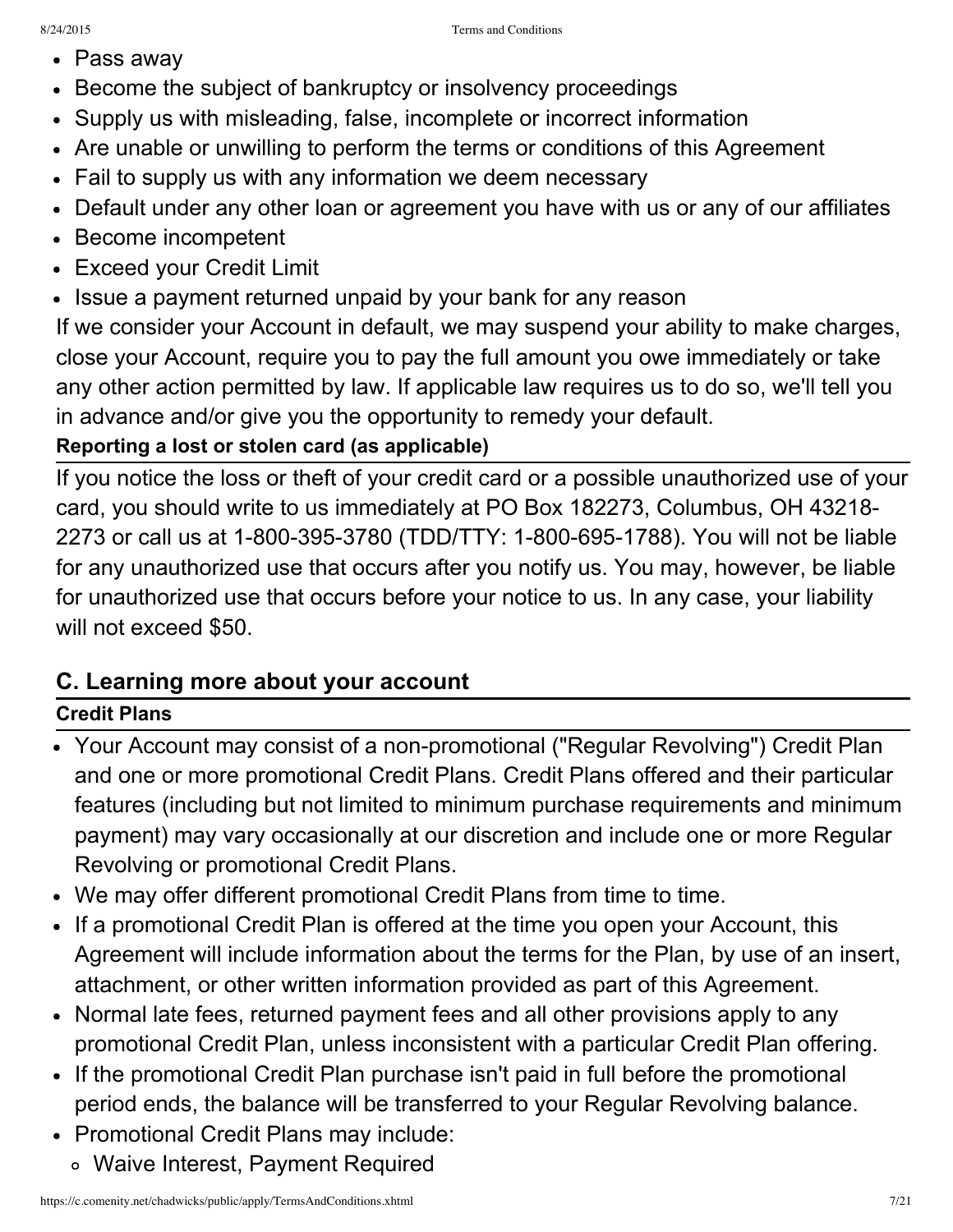- Waive Interest, Equal Payment
- Waive Interest, Low Payment
- Defer Interest, Equal Payment
- Defer Interest, Payment Required
- Defer Interest, Low Payment
- Low APR, Equal Payment
- ∘ Budget Payment

### **Skip-payment option**

- At our discretion, we may allow you to skip making the Minimum Payment.
- Interest charges will be assessed during the skip-payment period, but a late fee won't be imposed. This will not be considered a waiver of any of the rights granted by this Agreement.
- All other terms of your Account apply during the skip-payment period.

### **Credit limit**

- Your Credit Limit is the total maximum amount we permit you to owe us at any time.
- You may not exceed any Credit Limit that we set for your Account.
- If you do exceed your Credit Limit, we can still charge you for all transactions, interest and other charges without giving up any of our rights under this Agreement.
- We may change your Credit Limit at any time.

### **Account cancellation**

- You may cancel your Account. You're still obligated to pay the full amount you owe us.
- We may cancel your Account at any time, for any reason.
- We may refuse to authorize any purchase on your Account. We may also suspend your Account and your right to use your Card, including each Card you give to others.
- We may stop offering any Credit Plan at any time, for any reason.
- Cancellation or suspension of your Account doesn't negate your obligation to pay any amount you owe us.
- Cancellation of your Account includes each Card you give to others.

### **Minimum Payment**

- You can pay all of your Account balance at any time without penalty.
- You must pay at least the Total Minimum Payment for each billing period by the Payment Due Date shown on your Statement.
- The Minimum Payment is the total of the minimum payments for the Regular Revolving and promotional Credit Plans plus any Past Due amounts.
- The Total Minimum Payment won't be less than \$20.00. If your Account balance is less than \$20.00, you must pay the amount indicated on your Statement in full.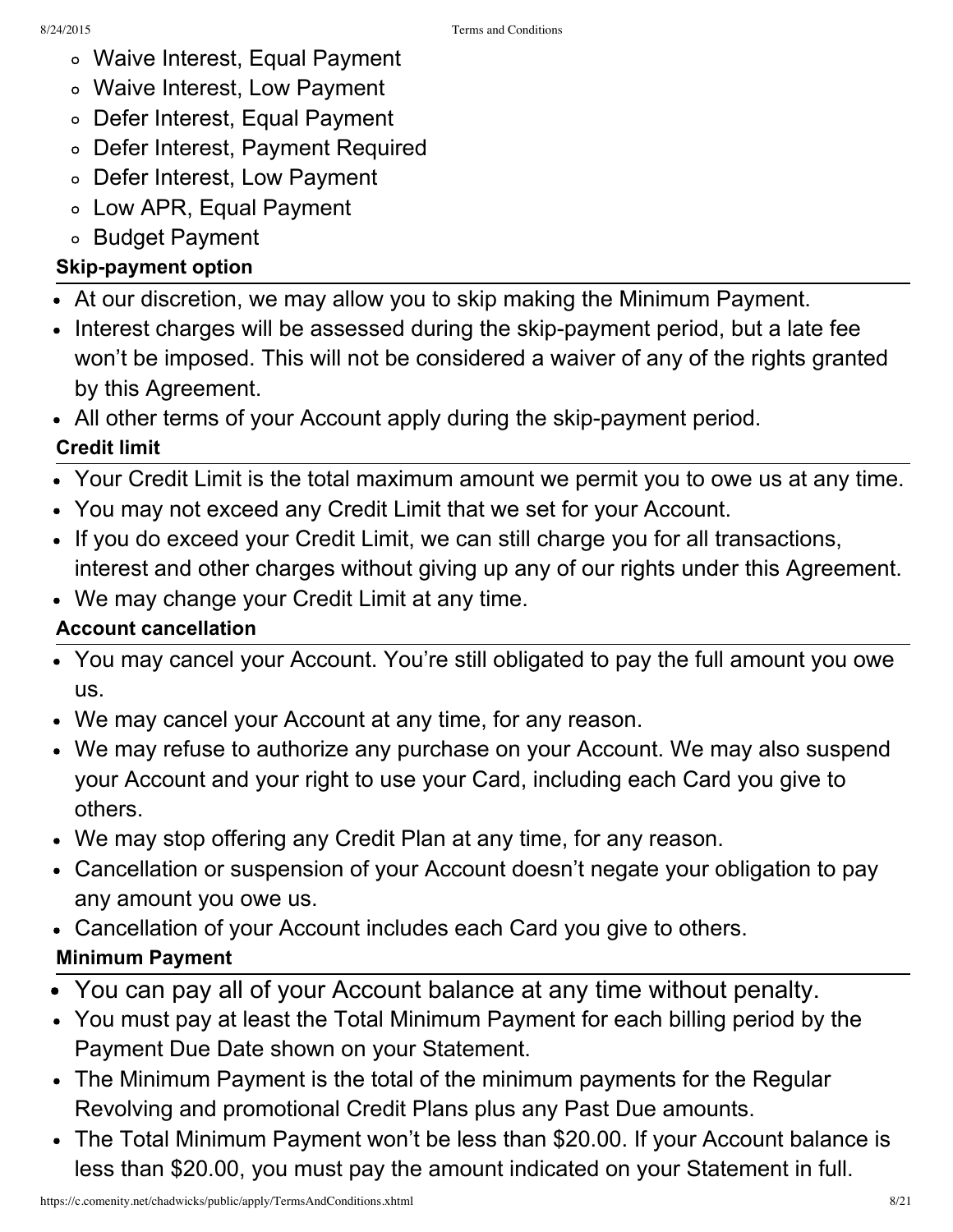- The minimum payment for each Credit Plan is calculated as follows:
	- The minimum payments for Regular Revolving Credit Plans, Waive Interest, Payment Required and Defer Interest, Payment Required Credit Plans will be the greater of:

(a) \$5.00; or

(b) 5% (rounded down to the nearest \$5.00) of the New Balance shown on your Statement for that Credit Plan.

- The minimum payment for the Waive Interest, Equal Payment and Defer Interest, Equal Payment Credit Plans will be the amount of the purchase divided by the number of months between the date of the purchase and the promotional period end date (minimum \$5.00) rounded up to the nearest \$1.00.
- The minimum payment for the Low APR, Equal Payment Credit Plan will be the amount of the purchase including the calculated interest charges that will be assessed from the date of purchase through the end of the promotional period divided by the number of months between the date of the purchase and the promotional period end date (minimum \$5.00) rounded up to the nearest \$1.00.
- The minimum payment for the Waive Interest, Low Payment and Defer Interest, Low Payment Credit Plans will be the greater of:
	- (a) \$5.00 or

(b) 1.0% (rounded down to the nearest \$5.00) of the New Balance shown on your Statement for that Credit Plan.

### **Payment application**

- We reserve the right to apply payments equal to or less than the Total Minimum Payment however we see fit, which may result in balances subject to lower interest rates being paid prior to other balances. This may also result in higher interest charges.
- Any payment you make in excess of the required Total Minimum Payment will be allocated to your Account as required by applicable law.
- Excess payments received before a deferred interest promotion expires are applied to the deferred interest promotional balance first in the last two billing periods of the promotional period.

## **D. Interest, fees and charges**

### **Interest charges**

• If you make a purchase under a Regular Revolving Credit Plan, interest charges won't be imposed in any billing period in which (i) no Previous Balance exists or (ii) payments received and credits issued by the Payment Due Date, equal or exceed the Previous Balance.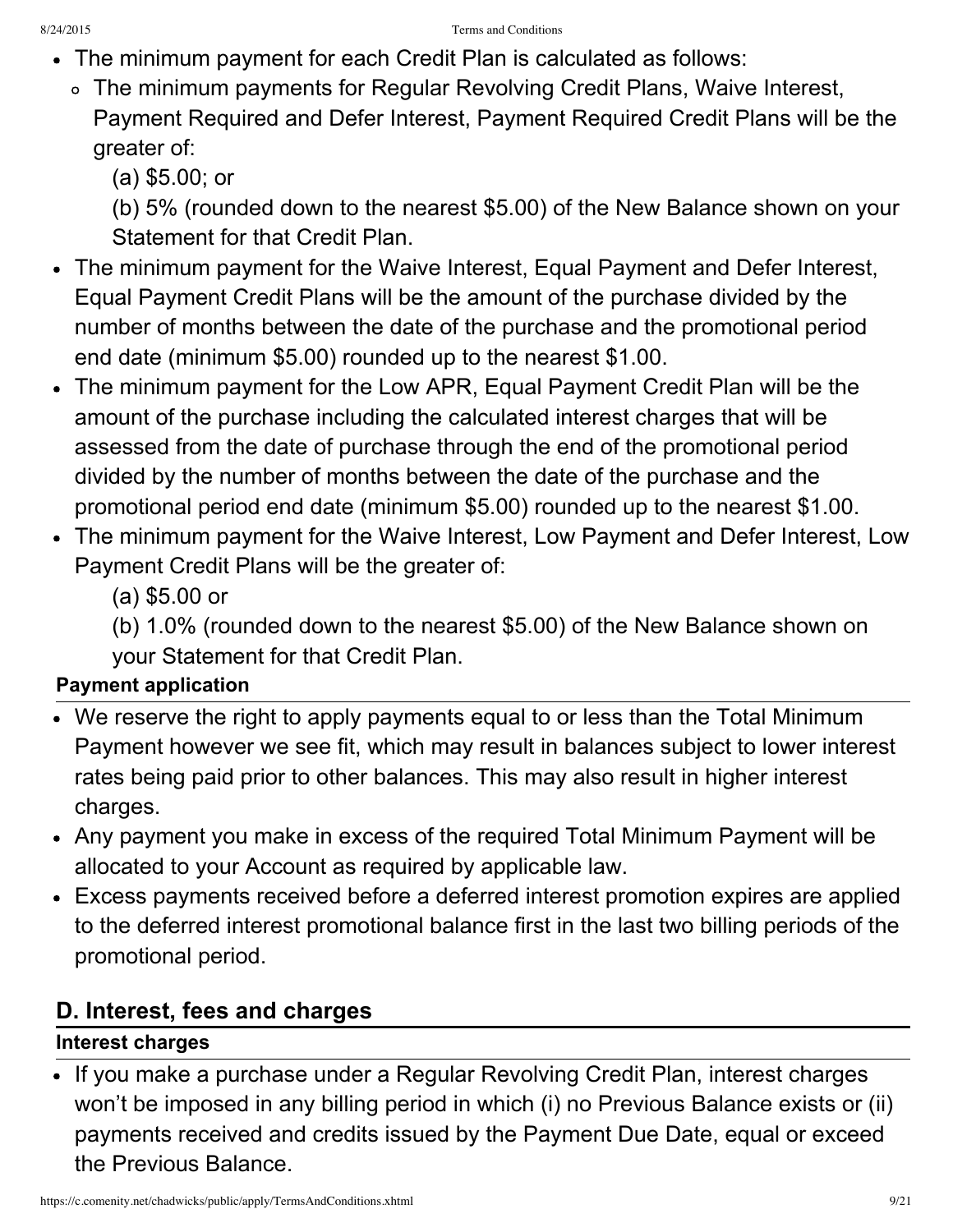- If the New Balance shown on your last Statement isn't paid in full by the Payment Due Date shown on your last Statement, there will be an interest charge on each purchase from the date of purchase.
- If you make a purchase under any Waive Interest Credit Plan, we won't charge interest on the purchase if you pay the total purchase amount before the end of the promotional period. If you don't pay the total purchase amount before the end of the promotional period, we'll add the remaining amount to your Regular Revolving balance. We'll also begin charging interest on the purchase from the first day after the promotional period ends.
- If you make a purchase under any Defer Interest Promotional Credit Plan and don't pay the total amount before the end of the promotional period, we'll add the remaining purchase amount and the amount of accrued interest to your Regular Revolving balance.
- If you make a purchase under a Low APR, Equal Payment Credit Plan, interest will be assessed from the date of purchase through the end of the promotional period. **How we calculate Interest Charges on your Account**

### We calculate interest separately for each Credit Plan, using a "Daily Balance" to determine interest charges for each billing period. Our calculation method is as follows:

- We start with the beginning balance on your Account each day (including unpaid interest charges and fees).
- We subtract any payments or credit adjustments (treating any net credit balance as a zero balance) and add new transactions and debit adjustments posted as of that day. This gives us the "Partial Daily Balance" for the day.
- We then multiply the Partial Daily Balance for the day by the Daily Periodic Rate. This gives us the "Daily Interest Charge" for the day, which we add to the day's Partial Daily Balance.
- We've now determined the "Daily Balance," which will be the beginning balance for the following day. This results in daily compounding of interest charges.
- At the end of each billing period, we add together each Credit Plan's Daily Interest Charge, which gives us the total interest charge.
- Your Statement will show a Balance Subject to Interest Rate, which is the sum of the Daily Balances for each day in the billing period divided by the total number of days.

#### **Rates**

The Index in effect for each billing period will be the highest "Prime Rate" of interest as published in the "Money Rates" section of *The Wall Street Journal* for the calendar month preceding the month in which the billing period begins, rounded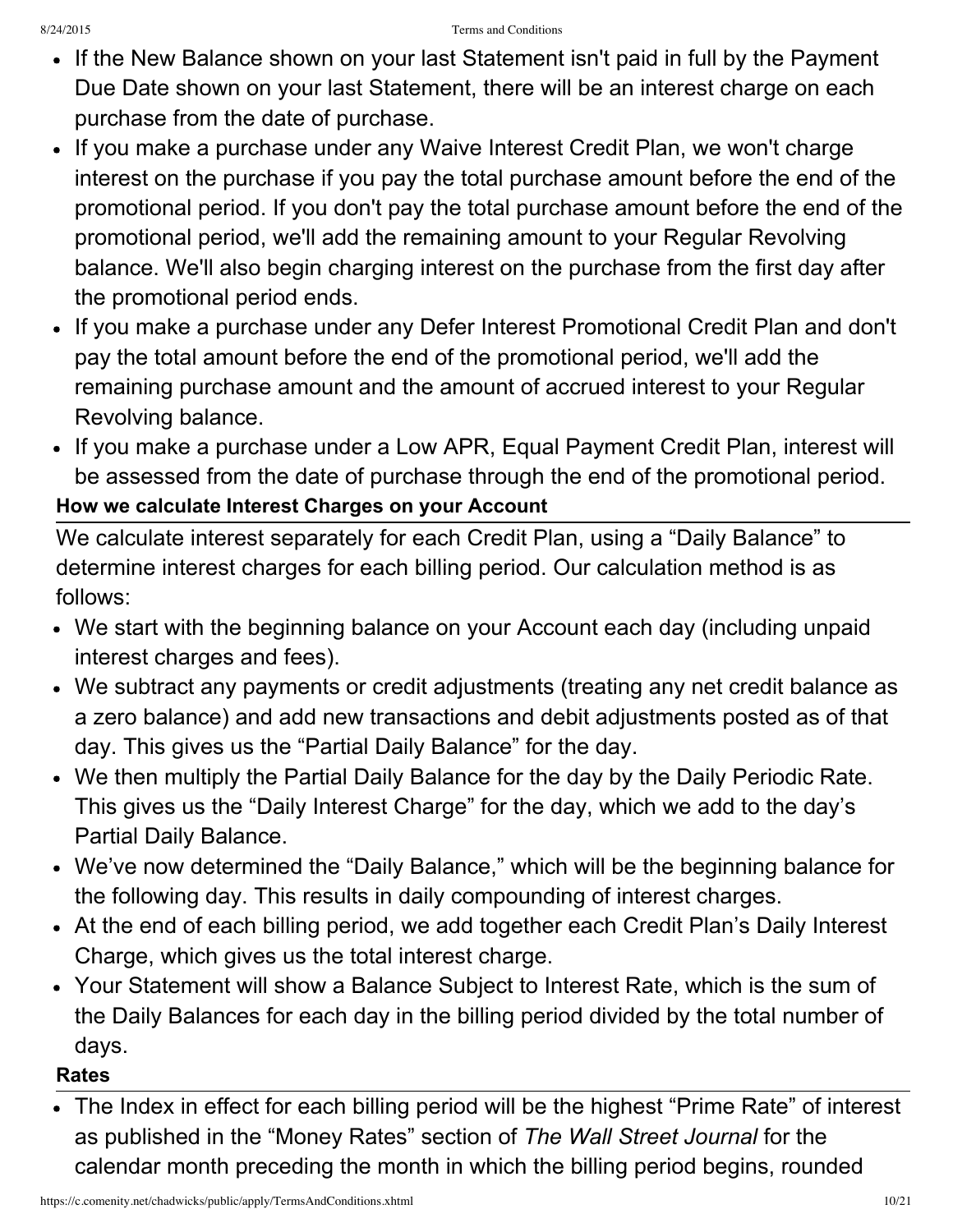- upward if necessary, to the nearest .001% ("Index").
- Any variable APR may increase if the Index increases.
- An increase or decrease in the APR will result in a corresponding increase or decrease in the amount of interest and may increase the Total Minimum Payment. **Other fees and charges**
- You agree to pay the following fees and charges:
- **Late Fee**: If you don't pay at least the Minimum Payment Due by the Payment Due Date, we will charge you a late fee.
	- The fee is \$25.00 if you were not charged a late fee during any of the prior six billing periods.
	- o Otherwise, the fee is \$35.00.
	- This fee will never exceed the minimum payment due that was due immediately prior to the date on which the fee was assessed
- **Returned Payment Fee:** We may charge you a fee for each payment that your bank doesn't honor for any reason.
	- The fee is \$25.00 if you were not charged a returned payment fee during any of the prior six billing periods.
	- This fee will never exceed the minimum payment due that was due immediately prior to the date on which the fee was assessed.
- Although we may decide to do so, we aren't required to attempt to collect a payment more than once.
- **Document Fees**: If we provide you with a copy of any Statement, sales draft or similar document at your request (except in connection with billing error inquiries or resolution), we may charge the Account the following fee(s), subject to any limitations of applicable law:
	- $\circ$  Statement copy \$6.00
	- Sales/Credit Draft copy \$6.00
	- o Check/Money Order copy \$6.00
- **Alternative Payment Method Fee**: We may offer alternative payment methods that allow you to make individual, expedited payments to your Account over the phone. If you choose to use this payment method, we may assess the current fee we charge for this service, subject to any limitations of applicable law. Currently, that fee is up to \$15.00 but may change. We'll let you know the current fee before you authorize any payment(s), and you can withdraw your request if you don't want to pay the fee.

# **E. Other important information**

### **Collection costs**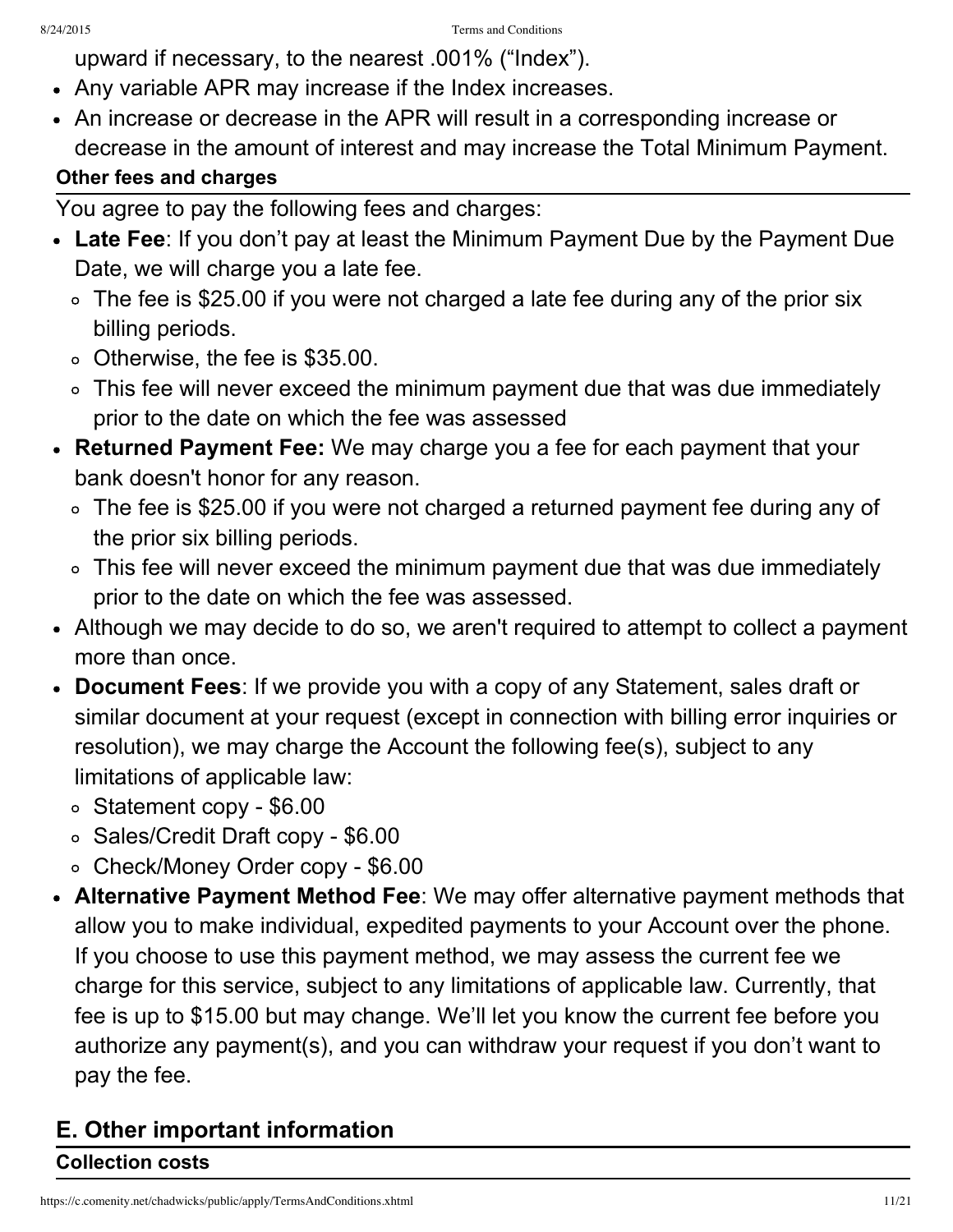To the extent not prohibited by applicable law, you agree to pay the reasonable costs for collecting amounts due, including reasonable attorney's fees and court costs incurred by us or another person or entity.

#### **Changes**

We may add, change, or delete the terms of your Account. If required by applicable law, we will give you advance written notice of the change(s) and a right to reject the change(s).

#### **Security Interest**

You grant us a security interest in all goods you purchase through the use of the Account, now or at any time in the future and in all accessions to and proceeds of such goods. We waive any security interest we may have in your principal dwelling, to the extent that it would otherwise secure any obligation arising hereunder.

#### **Changes to your information**

You agree to notify us immediately of any changes to your name, mailing address, electronic mail address or telephone number(s).

#### **Governing Law**

THIS AGREEMENT IS GOVERNED BY DELAWARE AND APPLICABLE FEDERAL LAW. THIS IS THE LAW WE ARE SPEAKING OF WHEN WE REFER TO A TERM PERMITTED OR REQUIRED BY APPLICABLE LAW.

#### **Transfer of Rights/Assignment**

Your rights under this Agreement can't be transferred by you, by operation of law or otherwise, but your obligations will be binding upon your estate or personal representatives. We may transfer or assign your Account and/or this Agreement, or any of our rights under this Agreement, to another person or entity at any time without prior notice to you or your consent.

#### **No Waiver of Rights**

We can delay enforcing our rights under this Agreement without losing them. **Severability**

If any provision of this Agreement is in conflict with applicable law, that provision will be considered to be modified to conform with applicable law.

#### **Notice to New Jersey Residents**

All provisions of this agreement are valid, enforceable and applicable in New Jersey.

### **F. Disputes and reporting to consumer reporting agencies**

#### **Credit Reports**

- You give us permission to investigate your credit record.
- You agree that a credit report may be requested in connection with the processing of your credit application. A report may also be requested in connection with a credit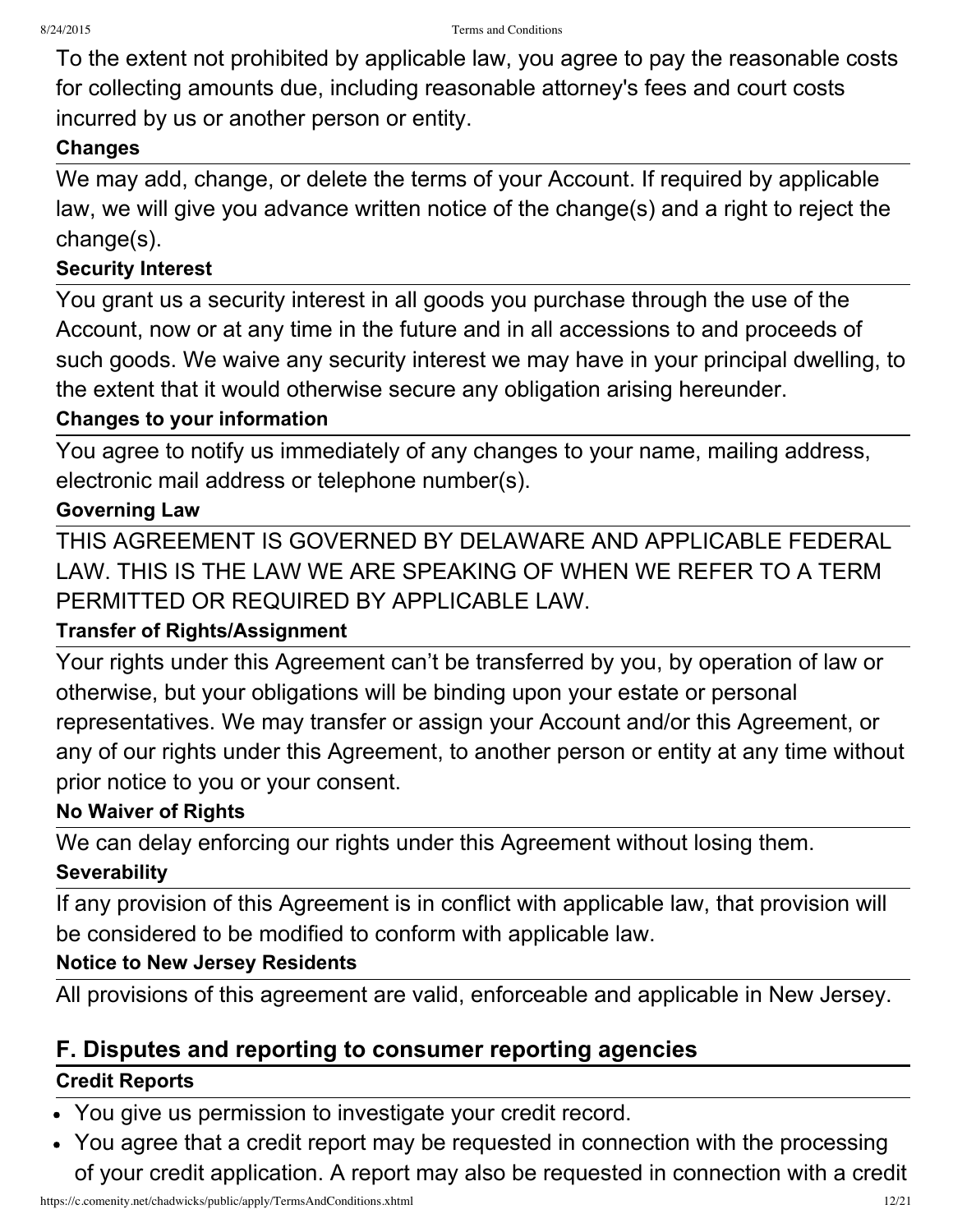extension, revolve line or credit limit request, Account renewal or update, Account collection action, or dispute investigation. Upon request, we will tell you the name and address of any consumer reporting agency that furnished a report on you. You consent to the obtaining of such reports by signing or otherwise submitting an application or solicitation.

- You understand that we may report negative information (such as, late payments, missed payments, or other defaults) about your Account to consumer reporting agencies.
- You give us permission to provide information about your Account to consumer reporting agencies and other creditors, as well as to the retailer whose name appears on your Cards.

### **Credit report disputes**

If you believe the Account information we reported to a consumer reporting agency is inaccurate, you may submit a direct dispute to Comenity Bank, PO Box 182789, Columbus, Ohio 43218-2789.

Your written dispute must provide sufficient information to identify the Account and specify why the information is inaccurate:

- Account Information: Your name and Account number
- Contact Information: Your address and telephone number
- Disputed Information: Identify the Account information disputed and explain why you believe it is inaccurate
- Supporting Documentation: If available, provide a copy of the section of the credit report showing the Account information you are disputing

We will investigate the disputed information and report the results to you within 30 days of receipt of the information needed for our investigation. If we find that the Account information we reported is inaccurate, we will promptly provide the necessary correction to each consumer reporting agency to which we reported the information. **Your Billing Rights: Keep This Document For Future Use**

This notice tells you about your rights and our responsibilities under the Fair Credit Billing Act.

## *What To Do If You Find A Mistake On Your Statement*

If you think there is an error on your statement, write to us at: Comenity Bank, PO Box 182782, Columbus, Ohio 43218-2782

In your letter, give us the following information:

- Account information: Your name and account number.
- Dollar amount: The dollar amount of the suspected error.
- Description of problem: If you think there is an error on your bill, describe what you believe is wrong and why you believe it is a mistake.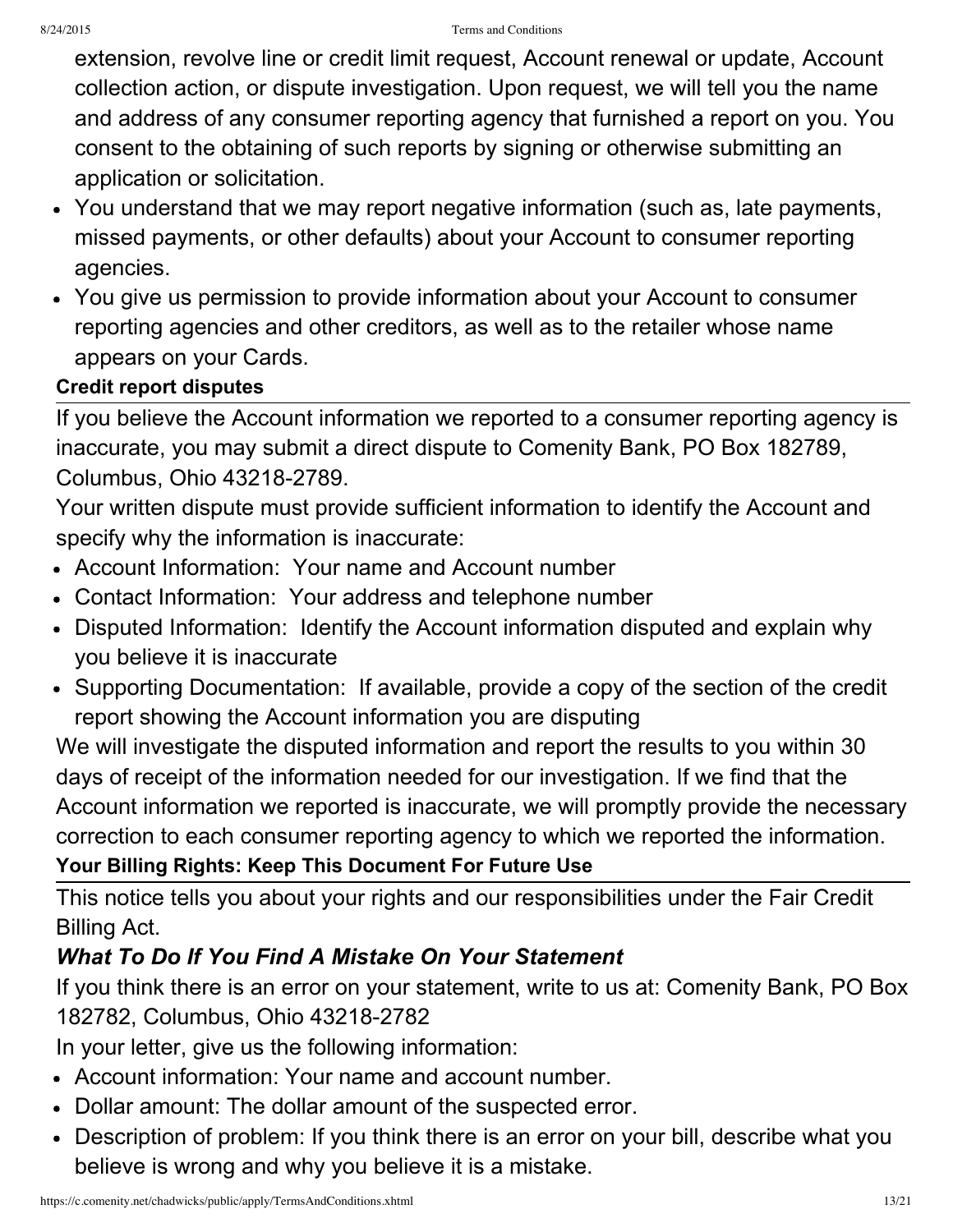You must contact us:

- Within 60 days after the error appeared on your statement.
- At least 3 business days before an automated payment is scheduled, if you want to stop payment on the amount you think is wrong.

You must notify us of any potential errors in writing. You may call us, but if you do we are not required to investigate any potential errors and you may have to pay the amount in question.

## *What Will Happen After We Receive Your Letter*

When we receive your letter, we must do two things:

- 1. Within 30 days of receiving your letter, we must tell you that we received your letter. We will also tell you if we have already corrected the error.
- 2. Within 90 days of receiving your letter, we must either correct the error or explain to you why we believe the bill is correct.

While we investigate whether or not there has been an error:

- We cannot try to collect the amount in question, or report you as delinquent on that amount.
- The charge in question may remain on your statement, and we may continue to charge you interest on that amount.
- While you do not have to pay the amount in question, you are responsible for the remainder of your balance.
- We can apply any unpaid amount against your credit limit.

After we finish our investigation, one of two things will happen:

- *If we made a mistake*: You will not have to pay the amount in question or any interest or other fees related to that amount.
- *If we do not believe there was a mistake*: You will have to pay the amount in question, along with applicable interest and fees. We will send you a statement of the amount you owe and the date payment is due. We may then report you as delinquent if you do not pay the amount we think you owe.

If you receive our explanation but still believe your bill is wrong, you must write to us within 10 days telling us that you still refuse to pay. If you do so, we cannot report you as delinquent without also reporting that you are questioning your bill. We must tell you the name of anyone to whom we reported you as delinquent, and we must let those organizations know when the matter has been settled between us.

If we do not follow all of the rules above, you do not have to pay the first \$50 of the amount you question even if your bill is correct.

## *Your Rights If You Are Dissatisfied With Your Credit Card Purchases*

If you are dissatisfied with the goods or services that you have purchased with your credit card, and you have tried in good faith to correct the problem with the merchant,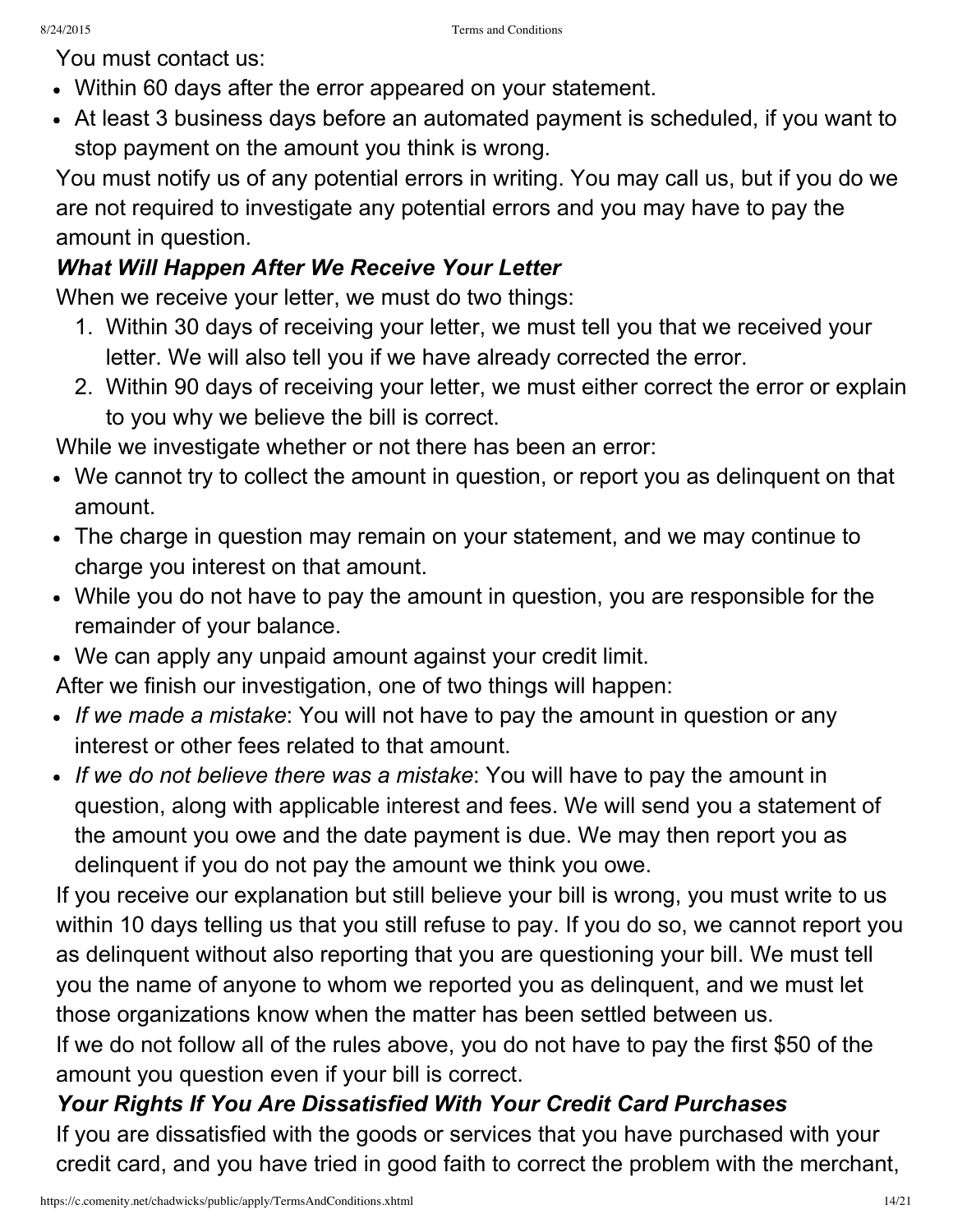you may have the right not to pay the remaining amount due on the purchase. To use this right, all of the following must be true:

- **1.** The purchase must have been made in your home state or within 100 miles of your current mailing address, and the purchase price must have been more than \$50. (Note: Neither of these are necessary if your purchase was based on an advertisement we mailed to you, or if we own the company that sold you the goods or services.)
- **2.** You must have used your credit card for the purchase. Purchases made with cash advances from an ATM or with a check that accesses your credit card account do not qualify.
- **3.** You must not yet have fully paid for the purchase.

If all of the criteria above are met and you are still dissatisfied with the purchase, contact us in writing at:

### Comenity Bank

PO Box 182782, Columbus, Ohio 43218-2782

While we investigate, the same rules apply to the disputed amount as discussed above. After we finish our investigation, we will tell you our decision. At that point, if we think you owe an amount and you do not pay, we may report you as delinquent.

# **G. Optional products**

### **Credit insurance (as applicable)**

Purchasing credit insurance is optional. If you do choose to carry credit insurance coverage, the premium charge will be added to your Account as a purchase on the last day of each billing period. You can cancel your coverage at any time.

### **Account Assure Debt cancellation (as applicable)**

- Purchasing Account Assure is optional.
- Your decision whether or not to purchase Account Assure won't affect your application for credit or the terms of any existing credit agreement you have with us.
- The monthly fee for Account Assure is based on the outstanding monthly balance on your Account each month and will be added to your Statement.
- We'll provide additional information before you're required to pay for Account Assure. This will include a copy of the terms and conditions pertaining to Account Assure.
- You can cancel your Account Assure at any time.
- There are eligibility requirements, conditions, and exclusions that could prevent you from receiving benefits under Account Assure.
- Be sure to carefully read the Addendum for a full explanation of the terms of Account Assure.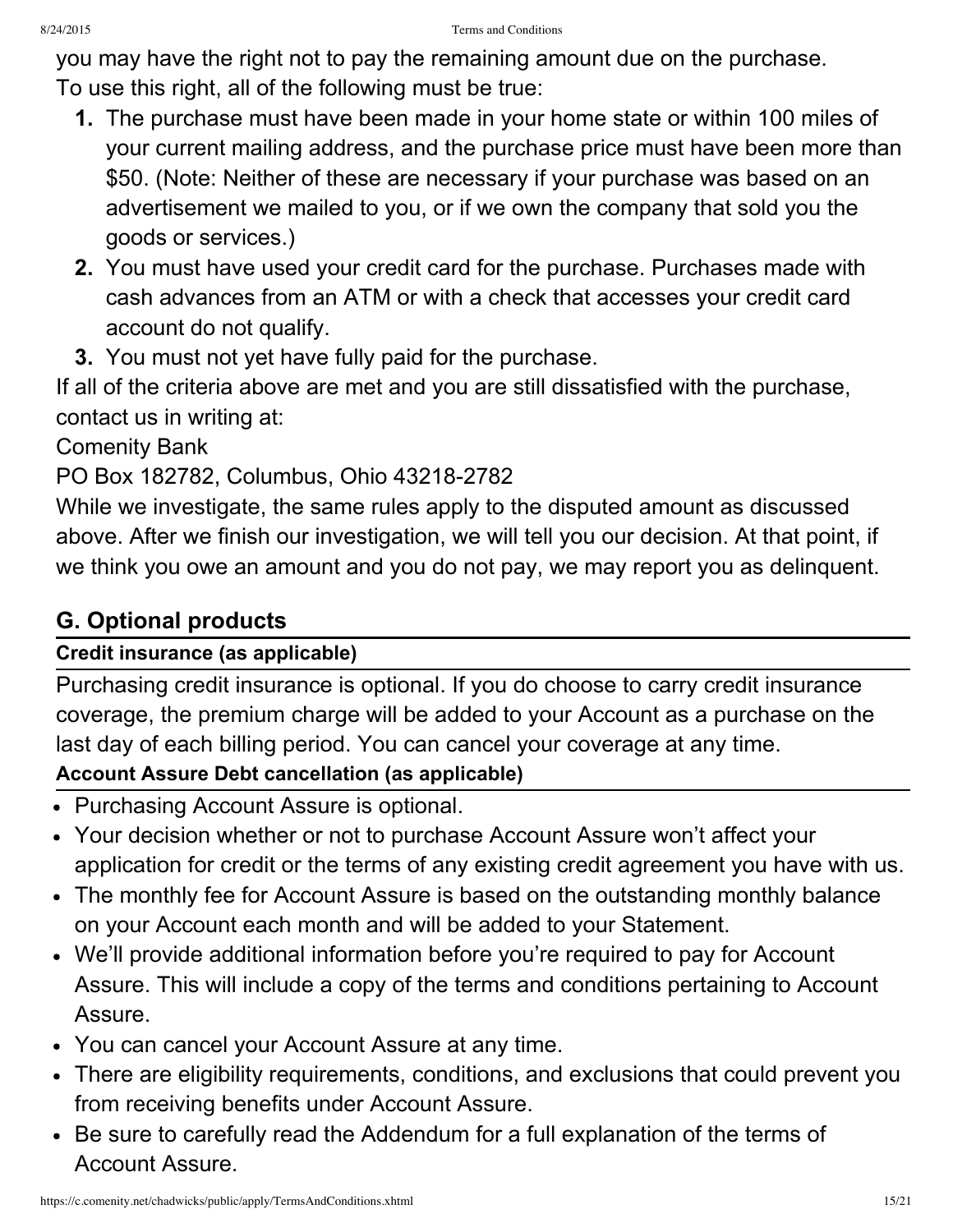### **H. Communicating with us**

#### **Communicating to you about your Account**

If we need to contact you to service your Account or to collect amounts you owe to us, you give direct consent to us, as well as servicers, agents, independent contractors, contractors, debt collectors or collection agencies, and to anyone to whom we may sell your account, to communicate with you in any way, such as calling, texting, or email via:

- 1. Your cell, landline, text number or any number you provide, use to contact us, or any number which you may utilize, or to any other device or service for which you may be charged for the call, including, but not limited to, Voice Over Internet Protocol ("VOIP");
- 2. Any email address you provide to us or one of our merchants;
- 3. Automated telephone dialing systems;
- 4. Pre-recorded or artificial voice messages and any other form of communication.

You also agree that these communications aren't unsolicited for purposes of any state or federal law and you understand that communications may result in additional mobile, text message, data charges or other charges.

#### **Phone monitoring**

- To provide you with high-quality service, phone communication with us is monitored and/or recorded.
- You agree that we monitor and/or record any phone calls between you and us.
- Please inform all authorized cardholders of this provision, including anyone acting on your behalf or making payments on this Account.

#### **Communication in Languages Other Than English**

You agree to receive all communications and correspondence relating to your Account in English. We may, at our option, communicate with you and/or provide translated documents in a language other than English. Any such communications or documents are provided solely as a courtesy. We may stop communicating with you in non-English languages and/or providing translated documents at any time. While we have attempted to ensure the accuracy of our translations, we are not liable for any inaccuracies in translation or for any misunderstandings due to differences in language usage or dialect. In the event of any inconsistencies between the English version and the translation, the English version will control.

#### **For Wisconsin residents:**

If you are married, please contact us immediately upon receipt of this Agreement at 1 800-395-3780 (TDD/TTY 1-800-695-1788) and provide us with the name and address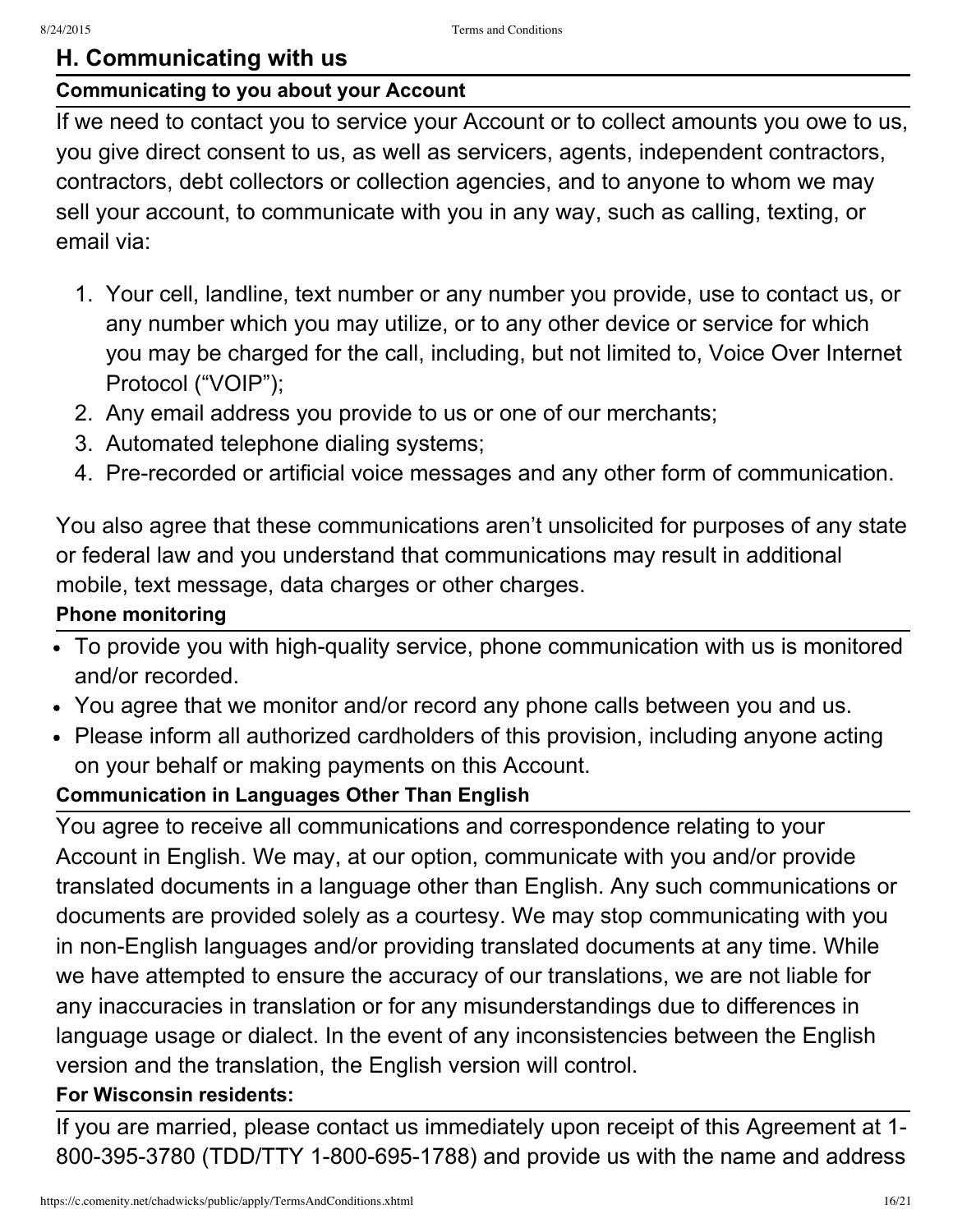of your spouse. We are required to inform your spouse that we have opened a credit account for you.

#### **For bankruptcy notifications:**

All bankruptcy notices and related correspondence to Comenity Bank should be sent to the following address: Comenity Bank, Bankruptcy Department, PO Box 182125, Columbus, Ohio 43218-2125.

### **I. Arbitration and jury trial waiver**

#### **A. Jury trial waiver**

**TO THE EXTENT PERMITTED BY LAW, YOU AND WE WAIVE ANY RIGHT TO TRIAL BY JURY IN THE EVENT OF A LAWSUIT ARISING OUT OF OR RELATED TO THIS AGREEMENT. THIS JURY TRIAL WAIVER SHALL NOT AFFECT THE ARBITRATION PROVISION BELOW (INCLUDING THE JURY TRIAL WAIVER CONTAINED THEREIN). YOU AND WE EACH REPRESENT THAT THIS WAIVER IS GIVEN KNOWINGLY, WILLINGLY AND VOLUNTARILY.**

#### **B. Notice and cure**

Prior to bringing a lawsuit or initiating an arbitration that asserts a claim arising out of or related to this Agreement (as further defined below, a "Claim"), the party asserting the Claim (the "Claimant") shall give the other party (the "Defendant") written notice of the Claim (a "Claim Notice") and a reasonable opportunity, not less than 30 days, to resolve the Claim. Any Claim Notice to you shall be sent in writing to the address we have in our records (or any updated address you subsequently provide to us). Any Claim Notice to us shall be sent by mail to Comenity Bank, PO Box 182436, Columbus, Ohio 43218-2436 (or any updated address we subsequently provide). Any Claim Notice you send must provide your name, address and Account number. Any Claim Notice must explain the nature of the Claim and the relief that is demanded. You may only submit a Claim Notice on your own behalf and not on behalf of any other party. No third party, other than a lawyer you have personally retained, may submit a Claim Notice on your behalf. The Claimant must reasonably cooperate in providing any information about the Claim that the other party reasonably requests. **C. Arbitration provision**

**READ THIS ARBITRATION PROVISION CAREFULLY. IF YOU DO NOT REJECT THIS ARBITRATION PROVISION IN ACCORDANCE WITH PARAGRAPH C.1. BELOW, IT WILL BE PART OF THIS AGREEMENT AND WILL HAVE A SUBSTANTIAL IMPACT ON THE WAY YOU OR WE WILL RESOLVE ANY CLAIM WHICH YOU OR WE HAVE AGAINST EACH OTHER NOW OR IN THE FUTURE.**

1. **Your Right to Reject: If you don't want this Arbitration Provision (and any**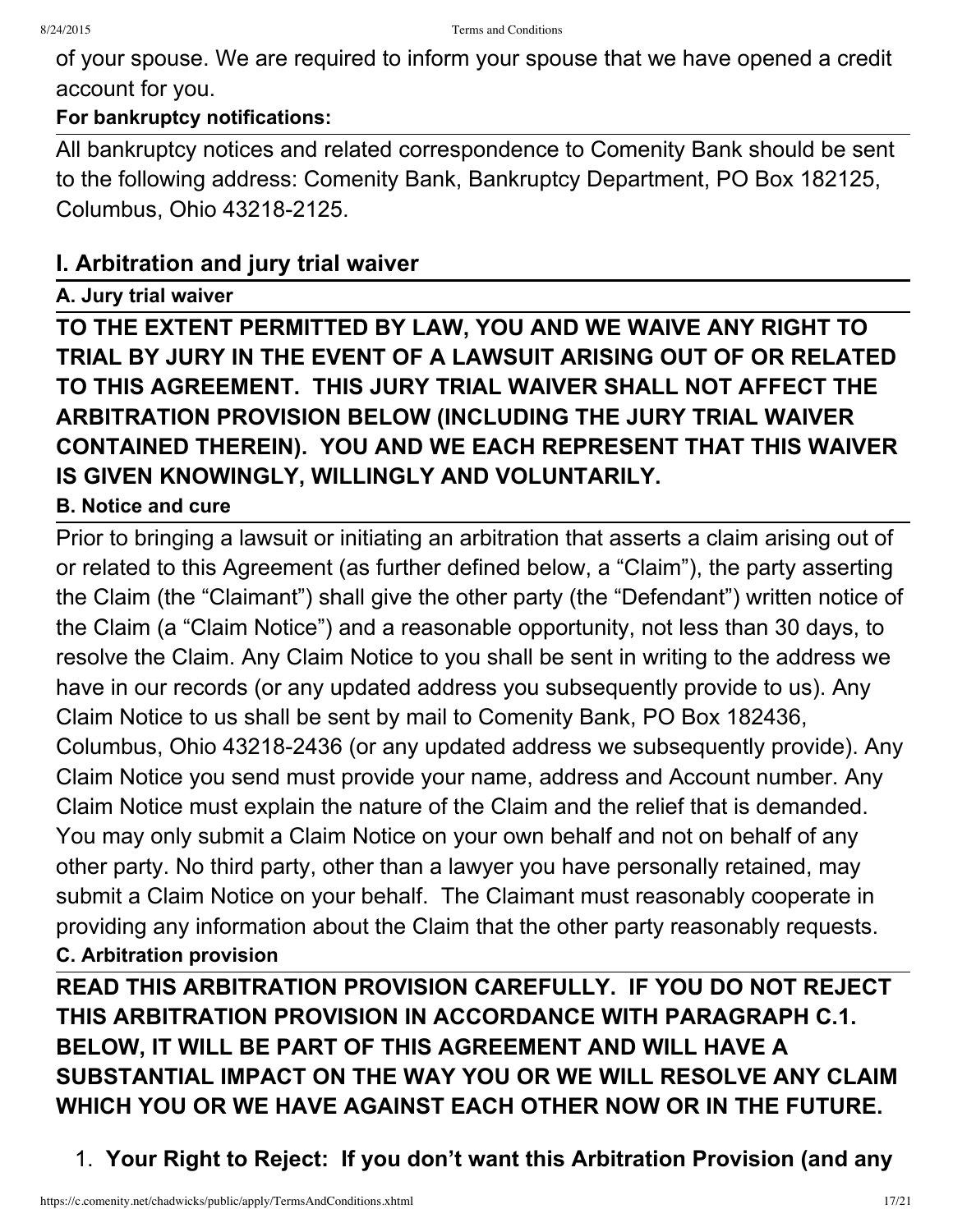#### 8/24/2015 Terms and Conditions

**prior arbitration agreement between you and us ("Prior Arbitration Agreement")) to apply, you may reject it by mailing us a written rejection notice which gives the name of each Cardholder and contains a statement that you (both of you, if more than one) reject the Arbitration Provision of this Agreement. The rejection notice must be sent to us at Comenity Bank, PO Box 182422, Columbus, Ohio 432182422. A rejection notice is only effective if it is signed by you (all of you, if more than one) and if we receive it within thirty (30) calendar days after the date we first provide you with a credit card agreement or written notice providing you a right to reject this Arbitration Provision. Your rejection of this Arbitration Provision will not affect any other provision of this Agreement or your ability to obtain credit.**

- 2. **Parties Subject to Arbitration:** Solely as used in this Arbitration Provision (and not elsewhere in this Agreement), the terms "we," "us" and "our" mean (a) Comenity Bank, any parent, subsidiary or affiliate of the Bank and the employees, officers and directors of such companies (the "Bank Parties"); and (b) any other person or company that provides any services in connection with this Agreement if you assert a Claim against such other person or company at the same time you assert a Claim against any Bank Party.
- 3. **Covered Claims:** "Claim" means any claim, dispute or controversy between you and us that in any way arises from or relates to this Agreement, the Account, the issuance of any Card, any rewards program, any prior agreement or account. "Claim" includes disputes arising from actions or omissions prior to the date any Card was issued to you, including the advertising related to, application for or approval of the Account. "Claim" has the broadest possible meaning, and includes initial claims, counterclaims, cross-claims and third-party claims. It includes disputes based upon contract, tort, consumer rights, fraud and other intentional torts, constitution, statute, regulation, ordinance, common law and equity (including any claim for injunctive or declaratory relief). "Claim" does not include disputes about the validity, enforceability, coverage or scope of this Arbitration Provision or any part thereof (including, without limitation, the prohibition against class proceedings, private attorney general proceedings and/or multiple party proceedings described in Paragraph C.7 (the "Class Action Waiver"), the last sentence of Paragraph C.13 and/or this sentence); all such disputes are for a court and not an arbitrator to decide. However, any dispute or argument that concerns the validity or enforceability of the Agreement as a whole is for the arbitrator, not a court, to decide.
- 4. **Starting an Arbitration:** Arbitration may be elected by any party with respect to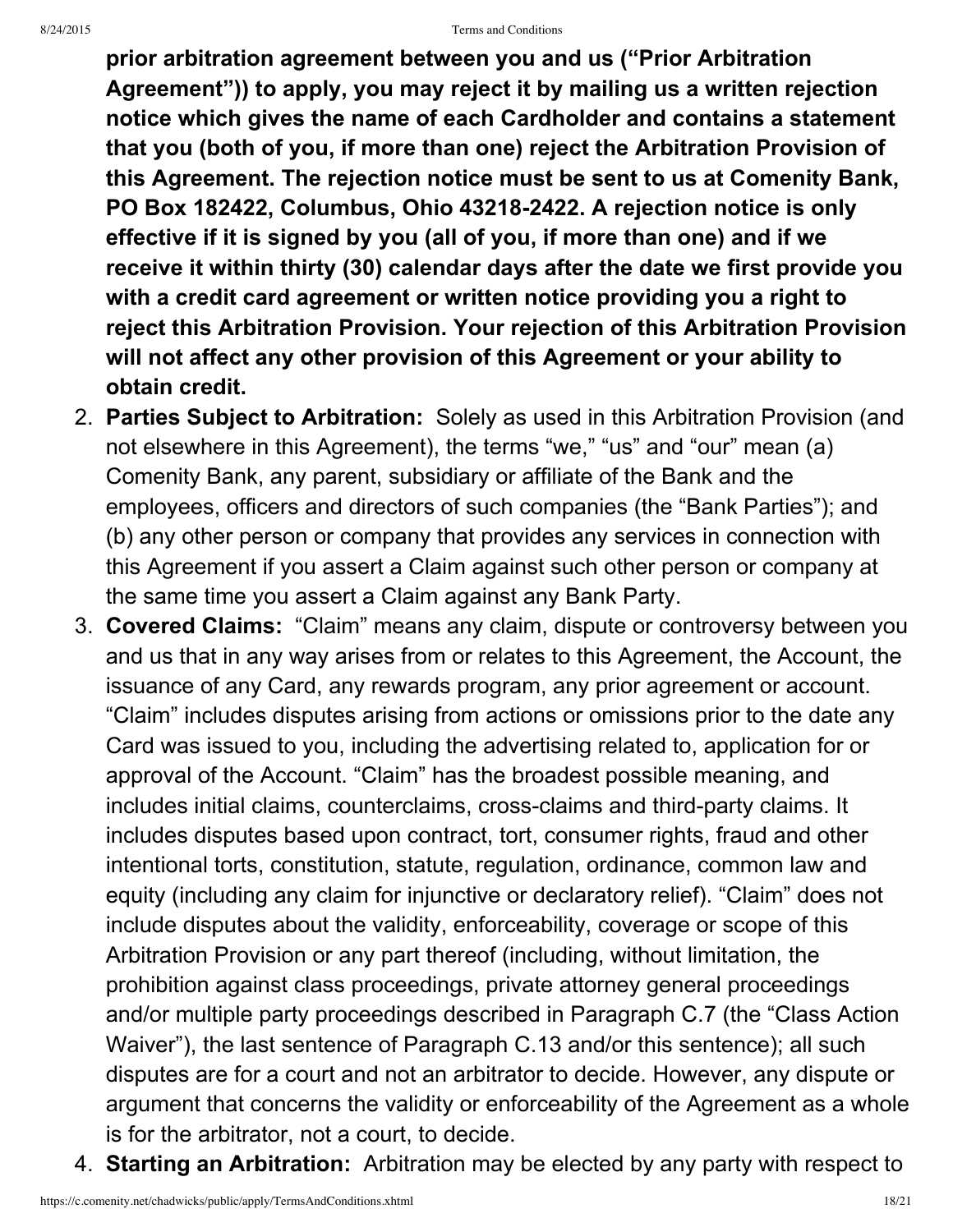any Claim, even if that party has already initiated a lawsuit with respect to a different Claim. Arbitration is started by giving a written demand for arbitration to the other party. We will not demand to arbitrate an individual Claim that you bring against us in small claims court or your state's equivalent court, if any. But if that Claim is transferred, removed or appealed to a different court, we then have the right to demand arbitration.

- 5. **Choosing the Administrator:** "Administrator" means the American Arbitration Association ("AAA"), 1633 Broadway, 10th Floor, New York, NY 10019, www.adr.org; JAMS, 620 Eighth Avenue, 34th Floor, New York, NY 10018, www.jamsadr.com; or any other company selected by mutual agreement of the parties. If both AAA and JAMS cannot or will not serve and the parties are unable to select an Administrator by mutual consent, the Administrator will be selected by a court. The arbitrator will be appointed by the Administrator in accordance with the rules of the Administrator. However, the arbitrator must be a retired or former judge or a lawyer with at least 10 years of experience. You get to select the Administrator if you give us written notice of your selection with your notice that you are electing to arbitrate any Claim or within 20 days after we give you notice that we are electing to arbitrate any Claim (or, if you dispute our right to require arbitration of the Claim, within 20 days after that dispute is finally resolved). If you do not select the Administrator on time, we may do it. Notwithstanding any language in this Arbitration Provision to the contrary, no arbitration may be administered, without the consent of all parties to the arbitration, by any Administrator that has in place a formal or informal policy that is inconsistent with the Class Action Waiver.
- 6. **Court and Jury Trials Prohibited; Other Limitations on Legal Rights: IF YOU OR WE ELECT TO ARBITRATE A CLAIM, YOU WILL NOT HAVE THE RIGHT TO PURSUE THAT CLAIM IN COURT OR HAVE A JURY DECIDE THE CLAIM. ALSO, YOUR ABILITY TO OBTAIN INFORMATION FROM US IS MORE LIMITED IN AN ARBITRATION THAN IN A LAWSUIT. OTHER RIGHTS THAT YOU WOULD HAVE IF YOU WENT TO COURT MAY ALSO NOT BE AVAILABLE IN ARBITRATION.**
- 7. **Prohibition Against Certain Proceedings: IF YOU OR WE ELECT TO ARBITRATE A CLAIM: (1) NEITHER YOU NOR WE MAY PARTICIPATE IN A CLASS ACTION IN COURT OR IN CLASSWIDE ARBITRATION, EITHER AS A PLAINTIFF, DEFENDANT OR CLASS MEMBER; (2) NEITHER YOU NOR WE MAY ACT AS A PRIVATE ATTORNEY GENERAL IN COURT OR IN ARBITRATION; (3) CLAIMS BROUGHT BY OR AGAINST YOU MAY NOT BE JOINED OR CONSOLIDATED WITH CLAIMS BROUGHT BY OR AGAINST**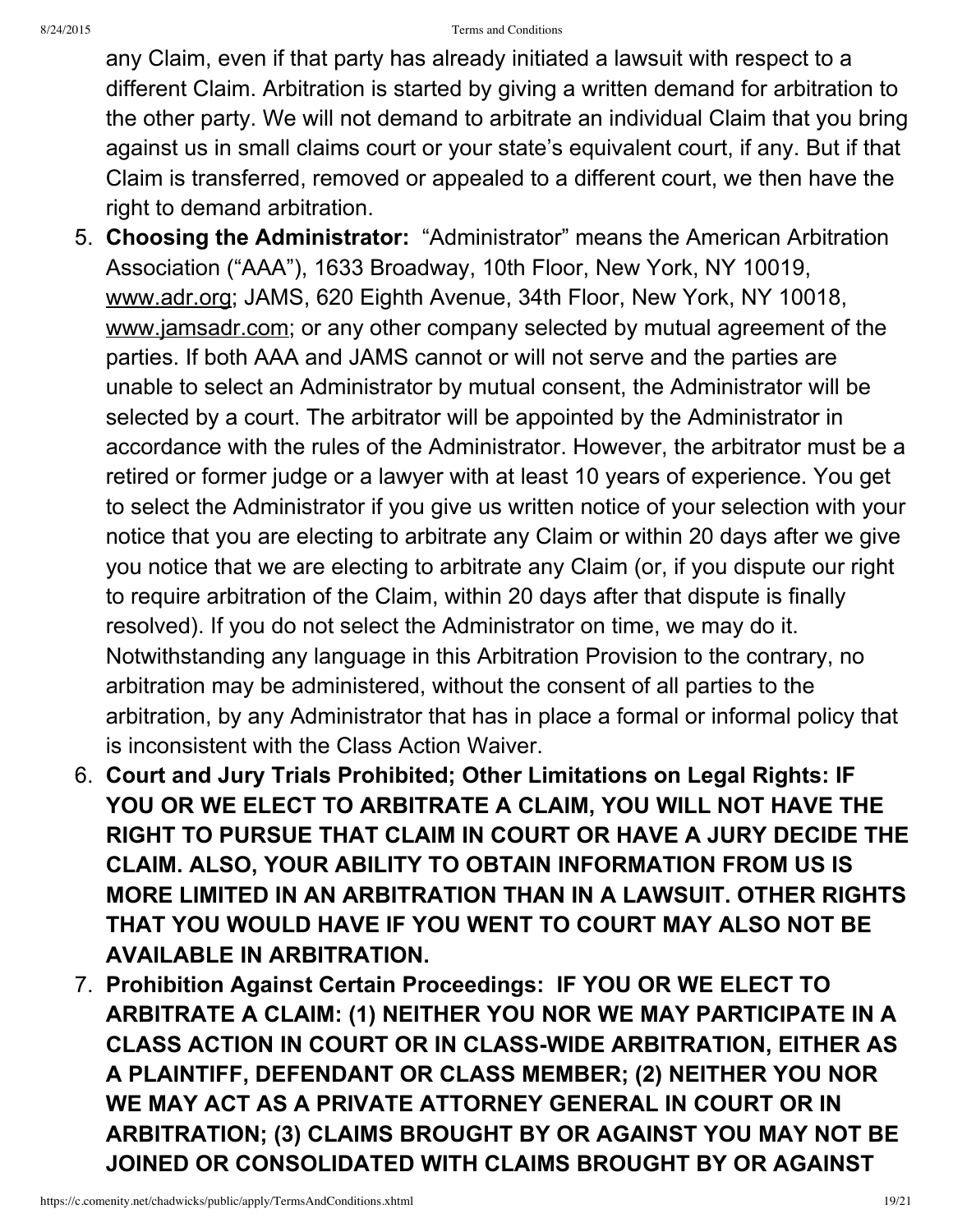## **ANY OTHER PERSON; AND (4) THE ARBITRATOR SHALL HAVE NO POWER OR AUTHORITY TO CONDUCT A CLASSWIDE ARBITRATION, PRIVATE ATTORNEY GENERAL ARBITRATION OR MULTIPLE-PARTY ARBITRATION.**

- 8. **Location and Costs of Arbitration:** Any arbitration hearing that you attend must take place at a location reasonably convenient to you. We will pay any and all fees of the Administrator and/or the arbitrator if applicable law requires us to, if you prevail in the arbitration or if we must bear such fees in order for this Arbitration Provision to be enforced. If you demand an arbitration, we will pay your reasonable attorneys' and experts' fees if you prevail or if we must bear such fees in order for this Arbitration Provision to be enforced. Also, we will bear any fees if applicable law requires us to.
- 9. **Governing Law:** This Arbitration Provision involves interstate commerce and is governed by the Federal Arbitration Act, 9 U.S.C. §§ 1-16 (the "FAA"), and not by any state arbitration law. The arbitrator must apply applicable substantive law consistent with the FAA and applicable statutes of limitations and claims of privilege recognized at law. The arbitrator may award any remedy provided by the substantive law that would apply if the action were pending in court (including, without limitation, punitive damages, which shall be governed by the Constitutional standards employed by the courts). At the timely request of either party, the arbitrator must provide a brief written explanation of the basis for the award.
- 10. **Right to Discovery:** In addition to the parties' rights to obtain discovery pursuant to the arbitration rules of the Administrator, either party may submit a written request to the arbitrator to expand the scope of discovery normally allowable under the arbitration rules of the Administrator. The arbitrator shall have discretion to grant or deny that request.
- 11. **Arbitration Result and Right of Appeal:** Judgment upon the arbitrator's award may be entered by any court having jurisdiction. The arbitrator's decision is final and binding, except for any right of appeal provided by the FAA. However, if the amount of the Claim exceeds \$50,000 or involves a request for injunctive or declaratory relief that could foreseeably involve a cost or benefit to either party exceeding \$50,000, any party can, within 30 days after the entry of the award by the arbitrator, appeal the award to a three-arbitrator panel administered by the Administrator. The panel shall reconsider anew any aspect of the initial award requested by the appealing party. The decision of the panel shall be by majority vote. Reference in this Arbitration Provision to "the arbitrator" shall mean the panel if an appeal of the arbitrator's decision has been taken. The costs of such